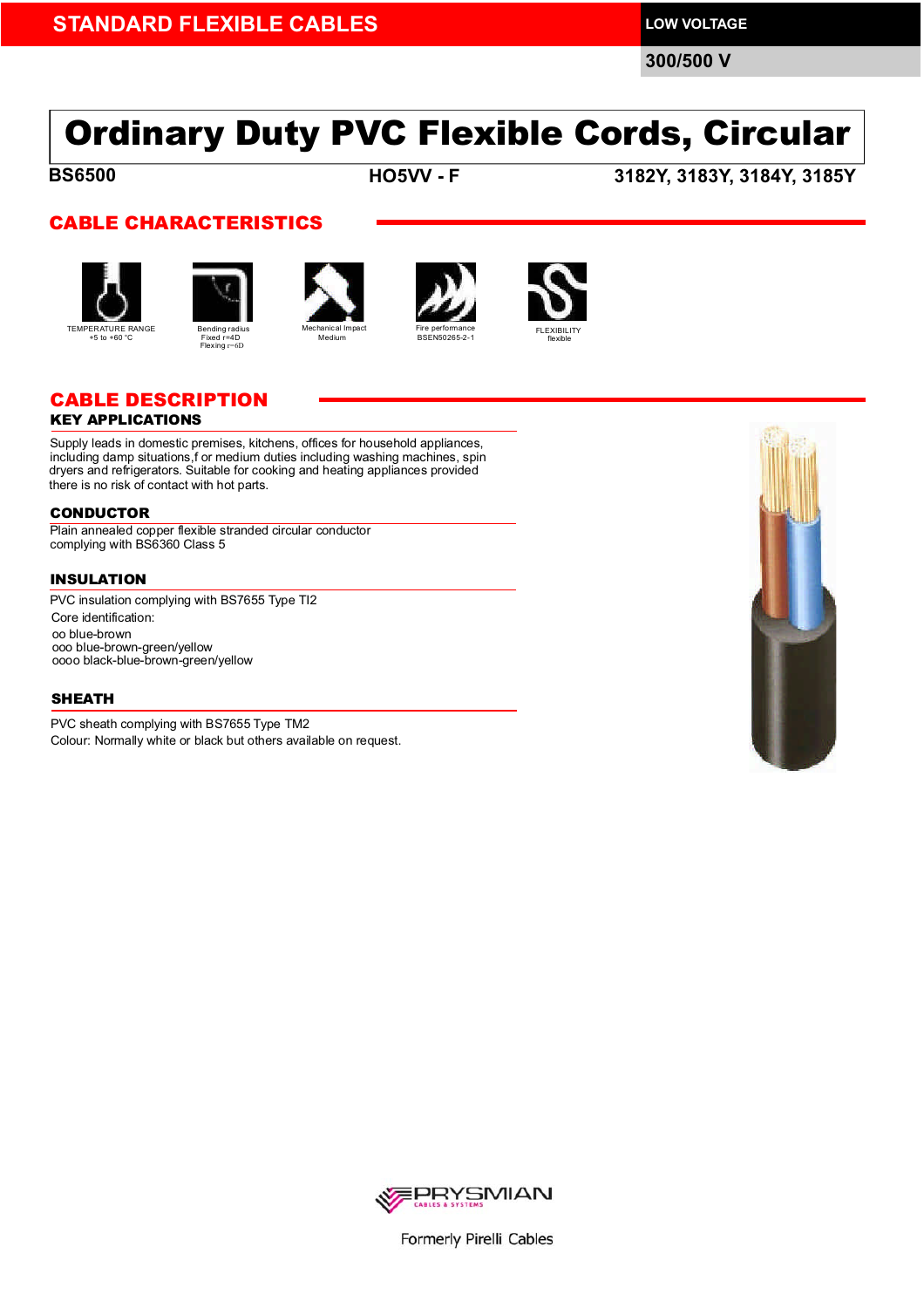**300/500 V**

## Ordinary Duty PVC Flexible Cords, Circular

**BS6500 BS6500**

**HO5VV - F 3182Y, 3183Y, 3184Y, 3185Y**

### CABLE CHARACTERISTICS

| Nominal<br><b>Cross</b>           | Conceptual<br>construction | Approximate<br>conductor | Approximate<br>overall | Approximate<br>cable | Maximum<br>conductor  | Current<br>rating DC  | Current<br>rating           | Volt drop<br>DC or | Volt drop<br><b>Three</b> |  |  |  |  |
|-----------------------------------|----------------------------|--------------------------|------------------------|----------------------|-----------------------|-----------------------|-----------------------------|--------------------|---------------------------|--|--|--|--|
| sectional<br>area                 |                            | diameter                 | diameter               | weight               | resistance<br>at 20°C | or Single<br>phase AC | <b>Three</b><br>phase AC    | Single<br>phase AC | phase AC                  |  |  |  |  |
| mm <sup>2</sup>                   | no./mm                     | mm                       | mm                     | kg/km                | ohms/km               | Amps                  | Amps                        | mV/A/m             | mV/A/m                    |  |  |  |  |
| <b>Two cores</b>                  |                            |                          |                        |                      |                       |                       |                             |                    |                           |  |  |  |  |
| 0.5                               | 16/0.20                    | 0.93                     | 6.3                    | 52                   | 39                    | $\mathbf{3}$          | $\blacksquare$              | 93                 | $\overline{\phantom{a}}$  |  |  |  |  |
| 0.75                              | 24/0.20                    | 1.14                     | 6.8                    | 59                   | 26                    | 6                     |                             | 62                 |                           |  |  |  |  |
| $\overline{1}$                    | 32/0.20                    | 1.32                     | 7.2                    | 67                   | 19.5                  | 10                    | $\blacksquare$              | 46                 | $\overline{\phantom{a}}$  |  |  |  |  |
| 1.25                              | 40/0.20                    | 1.48                     | 7.8                    | 90                   | 15.6                  | 13                    |                             | 37                 |                           |  |  |  |  |
| 1.5                               | 30/0.25                    | 1.6                      | 8.2                    | 90                   | 13.3                  | 16                    | ÷,                          | 32                 | $\overline{\phantom{a}}$  |  |  |  |  |
| 2.5                               | 50/0.25                    | 2.05                     | 10 <sup>10</sup>       | 141                  | 7.98                  | 25                    | $\blacksquare$              | 19                 | $\overline{\phantom{a}}$  |  |  |  |  |
| $\overline{4}$                    | 56/0.30                    | 2.6                      | 11.1                   | 190                  | 4.95                  | 32                    | $\overline{\phantom{a}}$    | 12                 | $\overline{\phantom{a}}$  |  |  |  |  |
| <b>Three cores</b>                |                            |                          |                        |                      |                       |                       |                             |                    |                           |  |  |  |  |
| 0.75                              | 24/0.20                    | 1.14                     | 7.2                    | 69                   | 26                    | $\,6\,$               | $\mathcal{L}_{\mathcal{A}}$ | 62                 | $\overline{\phantom{a}}$  |  |  |  |  |
| $\mathbf{1}$                      | 32/0.20                    | 1.32                     | 7.6                    | 80                   | 19.5                  | 10                    |                             | 46                 |                           |  |  |  |  |
| 1.25                              | 40/0.20                    | 1.48                     | 8.5                    | 95                   | 15.6                  | 13                    | $\overline{\phantom{a}}$    | 37                 |                           |  |  |  |  |
| 1.5                               | 30/0.25                    | 1.6                      | 8.9                    | 113                  | 13.3                  | 16                    | $\blacksquare$              | 32                 |                           |  |  |  |  |
| 2.5                               | 50/0.25                    | 2.05                     | 10.8                   | 176                  | 7.98                  | 25                    | $\overline{\phantom{a}}$    | 19                 | $\overline{\phantom{a}}$  |  |  |  |  |
| $\overline{4}$                    | 56/0.30                    | 2.6                      | 12                     | 236                  | 4.95                  | 32                    | $\overline{\phantom{a}}$    | 12                 | $\overline{\phantom{a}}$  |  |  |  |  |
| <b>Four cores</b>                 |                            |                          |                        |                      |                       |                       |                             |                    |                           |  |  |  |  |
| 0.75                              | 24/0.20                    | 1.14                     | 7.7                    | 83                   | 26                    | 6                     | $\,6\,$                     | 62                 | 54                        |  |  |  |  |
| $\mathbf{1}$                      | 32/0.20                    | 1.32                     | 8.5                    | 101                  | 19.5                  | 10                    | 10                          | 46                 | 40                        |  |  |  |  |
| 1.5                               | 30/0.25                    | 1.6                      | 10                     | 141                  | 13.3                  | 16                    | 16                          | 32                 | 27                        |  |  |  |  |
| 2.5                               | 50/0.25                    | 2.05                     | 11.8                   | 214                  | 7.98                  | 25                    | 20                          | 19                 | 16                        |  |  |  |  |
| $\overline{4}$                    | 56/0.30                    | 2.6                      | 13                     | 286                  | 4.95                  | 32                    | 25                          | 12                 | 10                        |  |  |  |  |
|                                   |                            |                          |                        | <b>Five cores</b>    |                       |                       |                             |                    |                           |  |  |  |  |
| 0.75                              | 24/0.20                    | 1.14                     | 8.5                    | 78                   | 26                    | 6                     | 6                           | 62                 | 54                        |  |  |  |  |
| $\overline{1}$                    | 32/0.20                    | 1.32                     | 9.2                    | 118                  | 19.5                  | 10                    | 10                          | 46                 | 40                        |  |  |  |  |
| 1.5                               | 30/0.25                    | 1.6                      | 11                     | 180                  | 13.3                  | 16                    | 16                          | 32                 | 27                        |  |  |  |  |
| 2.5                               | 50/0.25                    | 2.05                     | 12.8                   | 265                  | 7.98                  | 25                    | 20                          | 19                 | 16                        |  |  |  |  |
| $\overline{4}$                    | 56/0.30                    | 2.6                      | 14.5                   | 350                  | 4.95                  | 32                    | 25                          | 12                 | 10                        |  |  |  |  |
| <b>Temperature rating factors</b> |                            |                          |                        |                      |                       |                       |                             |                    |                           |  |  |  |  |

| $\sim$<br>-<br>Ambient<br>rature<br>lemnei | nn   | $\sim$ $-$<br>vu          | и∩           |                                            | e o  | --<br>vu        |
|--------------------------------------------|------|---------------------------|--------------|--------------------------------------------|------|-----------------|
| Rating<br>tacto<br>.<br>$\cdot$            | 1.00 | $\sim$<br><br><b>U.UI</b> | . ററ<br>∪.∪∠ | ◡.≀<br>the contract of the contract of the | U.OO | . .<br>$\cdots$ |



Formerly Pirelli Cables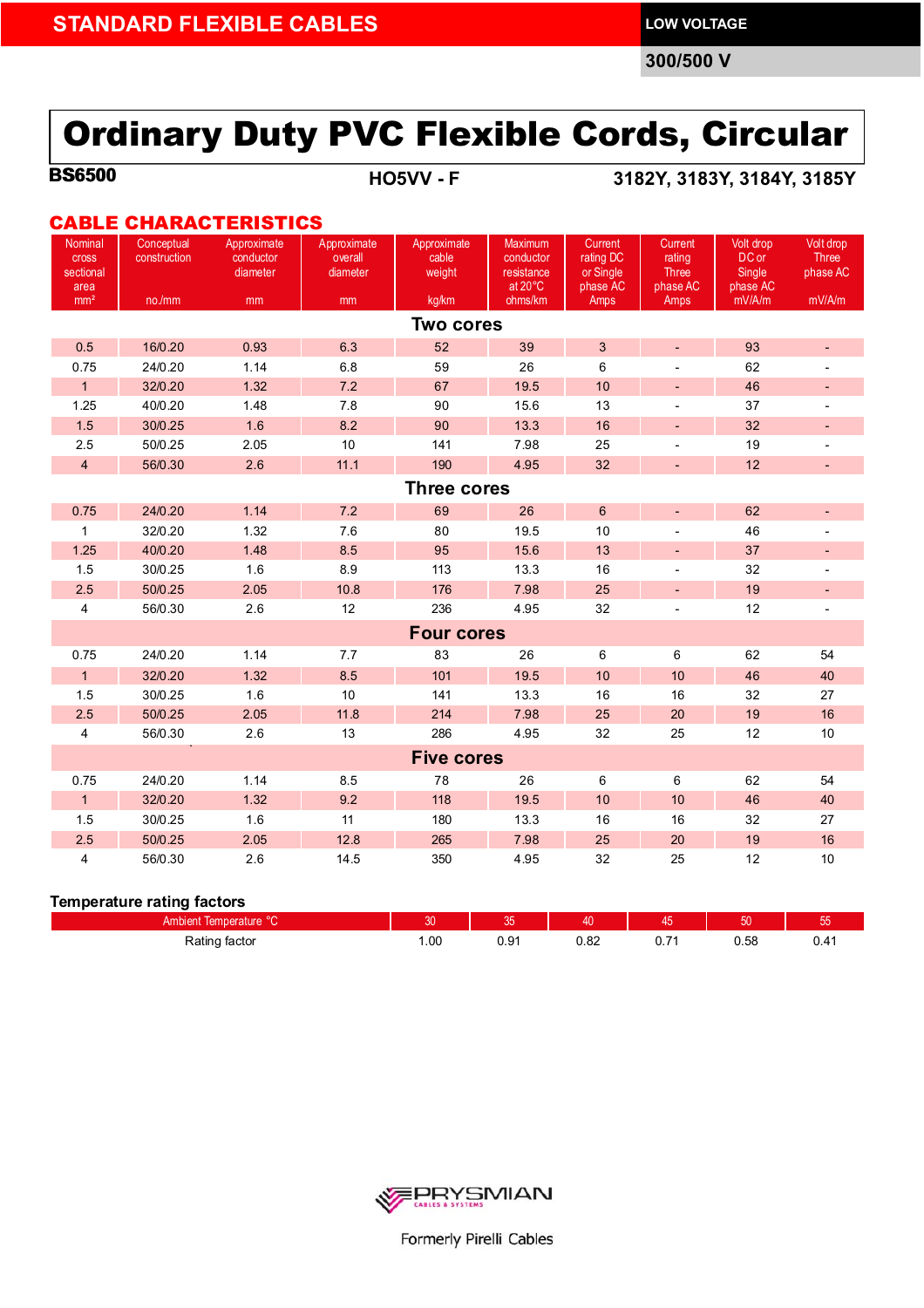# **AENOR**

# Certificado AENOR < THAR

r1) Certificado nº / Certificate nº

r2) Fecha del Certificado / Date of the Certificate

r3) Informe de ensayo nº / Test report nº

r4) Nombre y dirección del licenciatario / Name and address of the licensee

> r5) Dirección de la factoría Address of the factory

r6) Descripción del marcado armonizado Description of the Harmonization Marking

r7) Norma Española / Spanish Standard

r8) Norma Europea / European Standard

r9) Tipo de producto / Type of product

r10) Designación / Designation r11) Limitación / Restriction

r12) Indicación de origen / Indication of origin

HAR/000739

2021-02-01

CEL-1388/18-1, CEL-1387/18-1

PRYSMIAN CABLES SPAIN, S.A. CARRETERA C-15 KM 2. PI. MASIA D EN NOTARI 08800 VILANOVA i LA GELTRÚ (Barcelona - España)

POLIGONO INDUSTRIAL CAN SUCARRATS, CALLE DEL METALL, 4 08630 ABRERA (Barcelona - España)

 $\texttt{AEMOR}\lhd \texttt{HAR} \rhd \texttt{\tiny{orbilonergro(3 cm) roj o(1 cm) annarillo(9 cm)}}$ 

UNE-EN 50525-2-11:2012

EN 50525-2-11:2011

NO1.02- CABLE FLEXIBLE CON AISLAMIENTO Y CUBIERTA TERMOPLÁSTICOS (PVC), PARA SERVICIOS ORDINARIOS (300/500 V)

H05VV-F

GAMA COMPLETA (De 2x0,75 a 2x4 mm<sup>2</sup>; De 3x0,75 mm<sup>2</sup> a 3x4 mm<sup>2</sup>; De 4x0,75 mm<sup>2</sup> a 4x4 mm<sup>2</sup>; De 5x0,75 mm<sup>2</sup> a 5x4 mm<sup>2</sup>)

 $\overline{a}$ r13) Marca comercial / Trade Mark

### PRYSMIAN WIREPOL GAS: FIREX: DRAKA

r14) Certificado Sustituido / Superseded Certificate

Este certificado se concede según las reglas del acuerdo HAR. El esquema de certificación cumple los criterios de un esquema tipo 5 indicados en la norma<br>ISO/IEC 17067:2013 (Ensayo de tipo, inspección de fábrica con asegur y seguimiento de mercado continuos). Los certificados concedidos por cualquier organismo miembro del acuerdo HAR tienen el mismo valor y validez en<br>todos los países de los organismos miembros. El cumplimiento con los requi los requisitos esenciales de seguridad de la directiva 2014/35/EU (Directiva de Baja Tensión).

This certificate is issued according to the rules of the HAR Agreement. The certification Scheme meets the criteria for type 5 Scheme laid down in the ISO/IEC 17067:2013 (Type Testing, Factory Inspection with assurance of conformity by continuous sample testing, production surveillance and market surveillance). The certificate issued by any Certification Body adhering to the HAR Agreement has the same worth and validity in all the other Certification Bodies' countries. Compliance with the requirements of the above listed Harmonised Standards carries a presumption of conformity with the essential safety requirements of Directive 2014/35/EU (Low Voltage Directive).

> Fecha de caducidad / Date of expiry 2024-02-08

Rafael GARCÍA MEIRO

Director General / CEO

AENOR INTERNACIONAL S.A.U. Génova, 6. 28004 Madrid. España Tel. 91 432 60 00.- www.aenor.com

**AENOR AENOR AENOR** AENOR AENOR AENOR AENOR Original Electrónic AENOR

AENOR

AENOR

AENOR

**AFNOR** 

AENOR

AENOR

Entidad de certificación de producto acreditada por ENAC con nº 1/C-PR275 Product certification body accredited by ENAC, number 1/C-PR275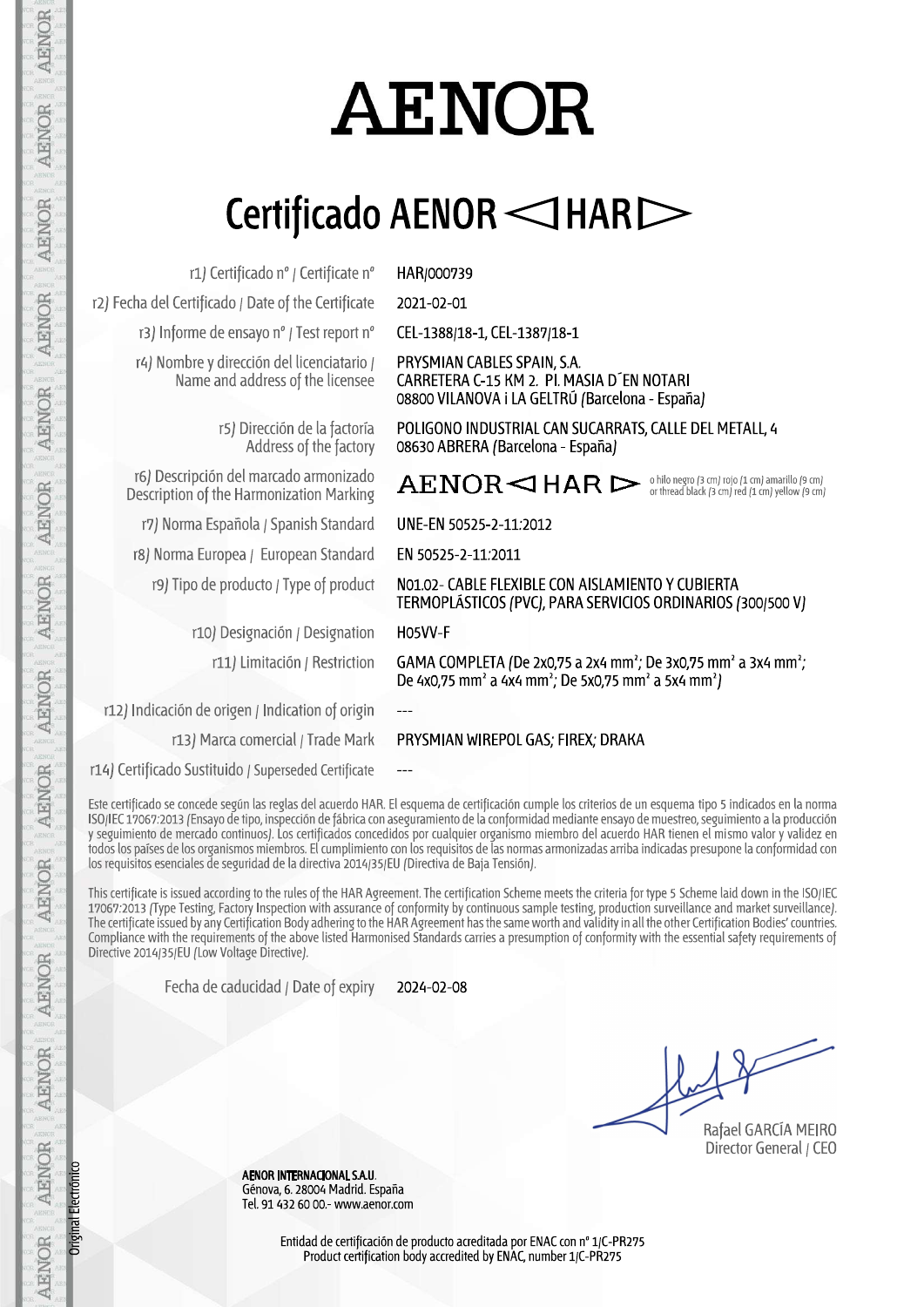

204 Roselawn House, National Technology Park, Limerick, V94 6R68, Ireland

Tel: +353 61 633 604

e-mail: office@safenetcs.ie Website: www.safenetcs.ie

 $\epsilon$ 

### **Certificate of Conformity**

This is to certify that

### Suzhou Draka Cable Co., Ltd.

No. 88 Kangyuan Road, Xiangcheng Economic Development District, Suzhou, Jiangsu Province, China

Has had a range of PVC Insulation & Sheath Oil Resistant Control Cables examined with regard to the Low Voltage Directive 2014/35/EU.

With reference to model RVVY (H05VV5-F) 12x1.5

Manufactured by:

### Suzhou Draka Cable Co., Ltd.

No. 88 Kangyuan Road, Xiangcheng Economic Development District. Suzhou, Jiangsu Province, China

- 1. The technical documentation supplied contains all the relevant information.
- 2. Having verified that the appropriate tests have been conducted, with regard to the RVVY (H05VV5-F) 12x1.5 representing the range.
	- 2.1. The example has been manufactured in accordance with the technical documentation and may be used under the intended conditions.
	- 2.2. The standards and transposed standards as the case may be, have been applied correctly.
	- 2.3. The example has conformity with the Principle Elements of Safety Objectives of the Low Voltage Directive, 2014/35/EU.
	- 2.4. The technical file contains all the information required to include the models listed in the attached annex to this certificate.

Certificate Number:

1027270219

Date:

01/03/2019

Signed for Safenet Certification Services Ltd.





**Peter McNicol Technical Manager** 

This Document remains the property of Safenet Certification Services Ltd and will be returned to them if so requested The client is required to request a review to ensure continued compliance of the machinery on a 5 yearly basis to check for changes in the state of the art and validity of the certificate